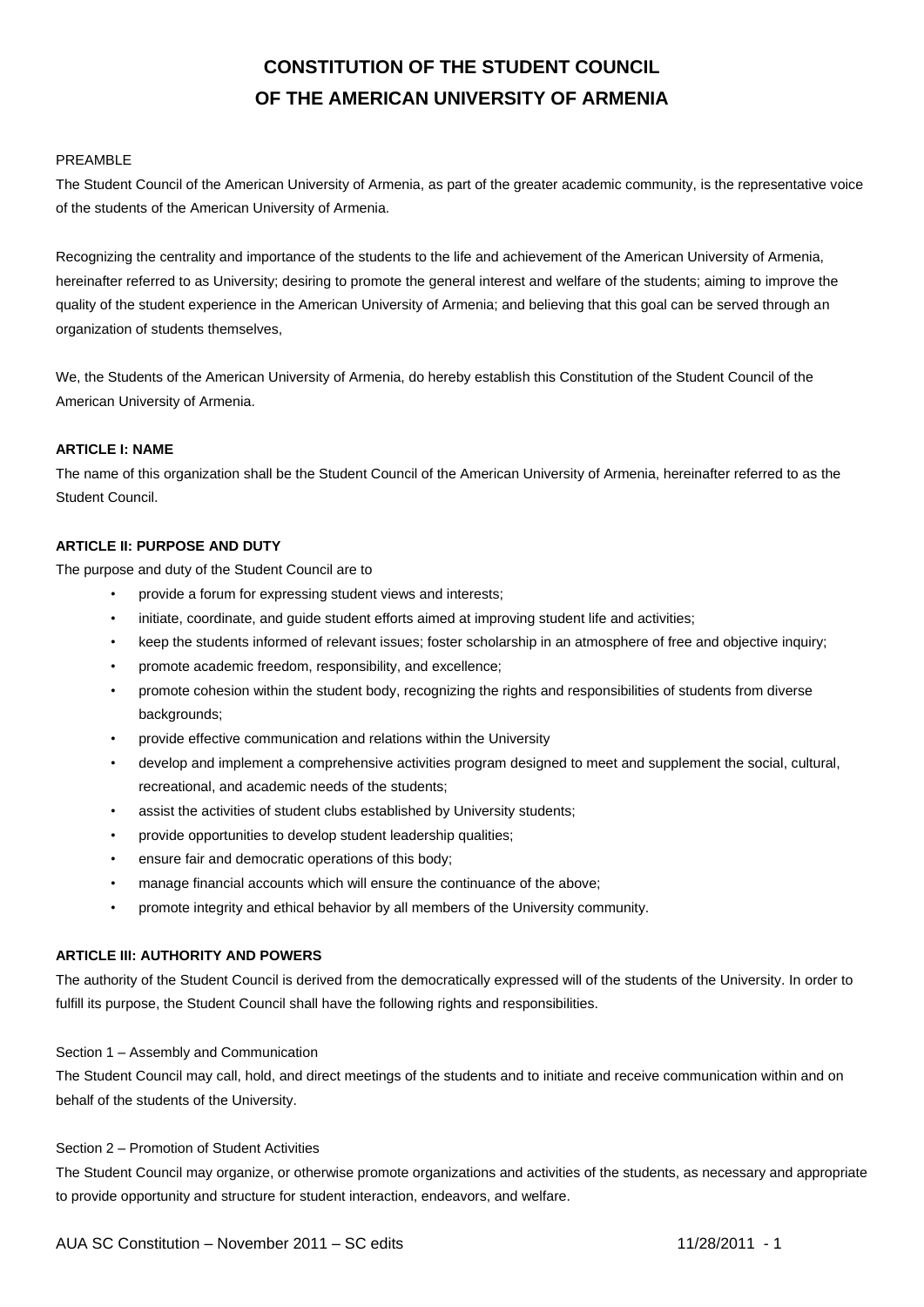## Section 3 – Affiliation

The Student Council shall have the ability to affiliate with or hold membership in other organizations outside the University which serve the interests of students or which share other common interest or cause with the Student Bodyl. Such affiliation may not contradict or be in conflict with the rules and regulations under which the University operates in Armenia, or be in conflict with the vision and policies of the University

## Section 4 – Organization and Self-Governance

We recognize that only students have the right to choose officers and representatives of Student Council. No faculty or administrative approval is needed to become an officer or representative of Student Council. The Student Council may elect or appoint its officers to positions of leadership or responsibility within the Student Council and to form committees and working groups. The Student Council shall have operating policies, plans and procedures. The additional policies, plans and procedures shall not conflict with this Constitution in their purpose or in their particulars.

# Section 5 – Funds

Student Council has the right to have its own budget and to launch fund-raising activities in coordination with their Advisor. The Student Council shall utilize facilities, equipment and technical resources of the University in consultation with their advisor for appropriate activities, free of charge. Such activities must conform to any rules and regulations under which the university operates in Armenia, and the mission, vision and policies of the University. All activities require the prior approval fo the Student council Advisor if they involve any person(s) or organization(s) outside AUA.

# Section 6 - Student Council Logo

Student Council has the right to use the approved logo. The logo can only be changed with the approval of the Provost.

## **ARTICLE IV: MEMBERSHIP**

## Section 1 – Student Council Composition

The Student Council shall consist of students elected to the Student Council by University students. The members of the Student Council shall be composed of two representatives from each degree program. There shall be a total of fourteen (14) representatives representing the students.

## Section 2 – Qualifications

All students must be:

- in good standing (as defined in the current Catalog of the University),
- not in default of any financial or other obligation towards the University,
- enrolled in a degree program of the University, and
- currently registered in a course of study shall have the right to fully participate in Student Council elections and serve as a Student Council officer.

## Section 3 – Student Council Representatives

The Student Council shall be composed of 2 representatives from each of the seven degree Programs. Such Representatives shall be elected by a simple majority of their respective programs. All the students of all the degree programs shall be notified at least five working days in advance of Student Council Representative elections. Only students who fulfill the qualifications of Student Council Representatives as set forth in Section 2 above shall have the right to be elected as Student Council Representative. The representatives shall assume all duties of the Student Council Representatives as defined by this Constitution.

## Section 4 – Duties of the Student Council Representatives

- 1. Student Council Representatives represent their Academic Program to ensure that all procedures and activities are inclusive of their constituency.
- 2. Representatives are responsible for bringing to the Student Council as a whole issues from the student of their Academic Program that its members believe need to be addressed;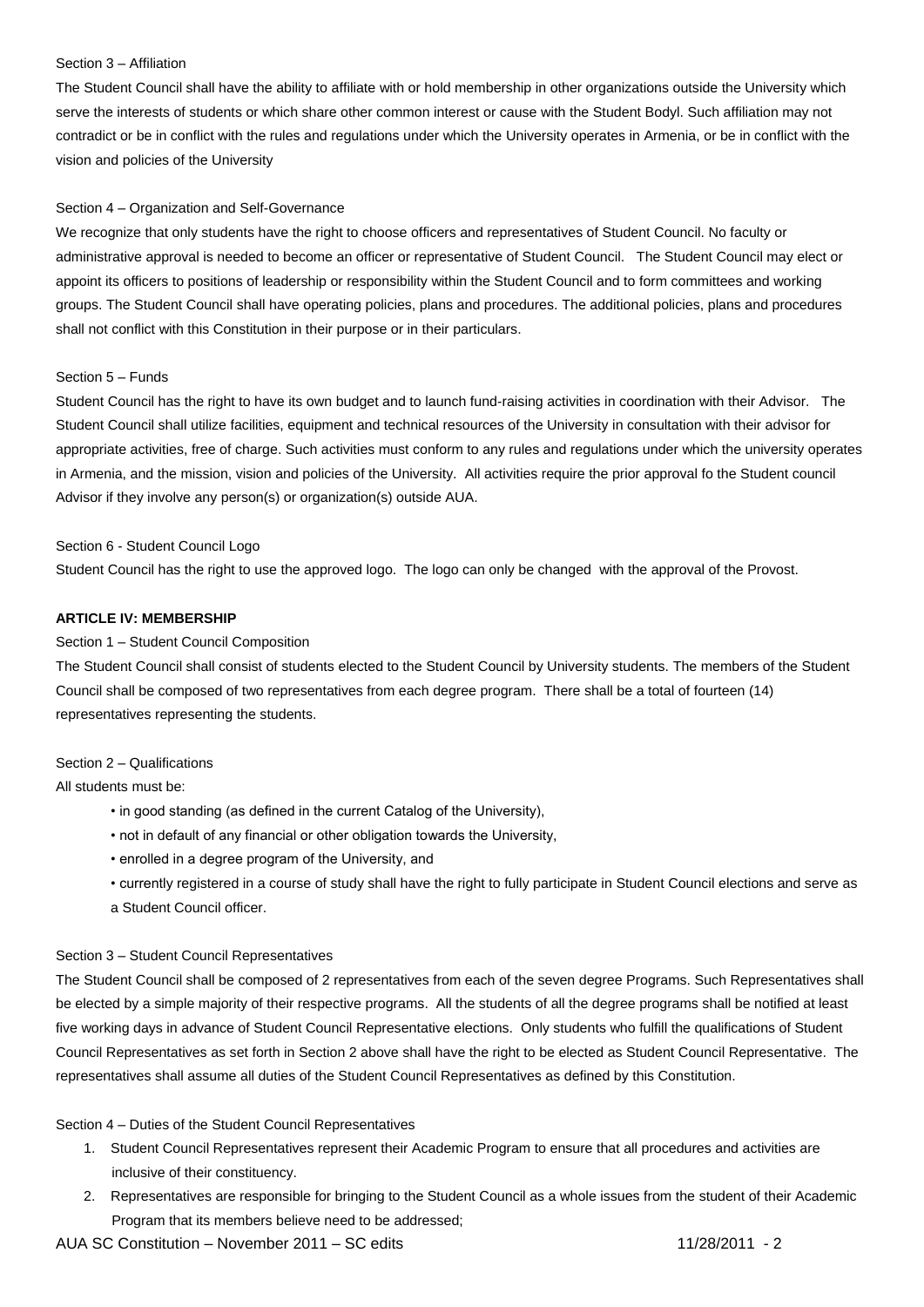- 3. Representatives are responsible for informing their constituents of Student Council decisions and plans.
- 4. SC Representatives are required to attend all meetings, regular and special, of the Student council unless absent with an excusable absence. Excusable absences may include: personal illness, immediate family illness, death or work-related issues. After three consecutive absences a Representative may be dismissed, subject to a formal Disciplinary action.
- 5. SC Representatives must follow and uphold the AUA Student Code of Ethics at all time.
- 6. SC Representatives are to be active in all events of the Student Council and all events of the University where Student Council Representation is expected, such as special university events, Open Houses, visitor tours, etc.
- 7. SC Representatives are to ensure that annual activities (quarterly activities, sponsoring clubs) are continued, along with helping to develop additional activities and university clubs.

## Section 5 – Student Council Advisor

The Registrar/Director of Student Services shall serve as Advisor to the Student Council and shall attend meetings of the Student Council but with no right to vote. S/he shall have the right to speak at all Student Council meetings or any other event organized by Student Council.

The most recent outgoing officers of the Student Council, by virtue of their former membership on the Student Council, shall also be Student Council advisors, as long as they remain eligible under Section 2 above. They shall have the right to participate in all Student Council meetings, open or closed, but shall not have the right to vote. This part does not apply to Student Council Representatives who have been recalled, disqualified, or otherwise been removed from office.

# **ARTICLE V: ELECTION OF REPRESENTATIVES**

# Section 1: Elections

- A. The elections for Student Council Representatives will be run, monitored, and supervised by the Elections Committee. The Elections Committee will consist of the:
	- a. Student Council Elections Officer
	- b. Director of Student Services
	- c. one member of Staff appointed by the Director of Student Services
	- d. one additional student at-large appointed by the current Student Council executive committee,
	- e. The list and contact information of the members of the Elections Committee shall be posted on bulletin boards on the campus.
- B. All deadlines regarding election procedures shall be set by the Elections Committee.

# Section 2: Guidelines for Elections

- A. There shall be one main election of the Student Council membership held in Spring each year. The method of election shall be by written ballot. The days and hours will be decided by the Elections Committee, and shall be made public two full weeks prior to the start of voting period. Voting shall be supervised by the members of the Election Committee. If all membership is not filled at that time, there will be a secondary election help in the Fall and shall be completed prior to the mid-term period; both  $1<sup>st</sup>$  and  $2<sup>nd</sup>$  year students are eligible at this time.
- B. Elections for SC Representative shall be held within each Academic degree Program (MATEFL, LL.M., MScCIS, MEIESM, MBA, MPH, MPSIA). Each degree shall have 2 representatives for a total of 14 Student Council Representatives.
- C. Only students enrolled time in a degree program of the University, and currently registered in a course of study, and in good financial standing at the university shall have the right to run for the position of Representative. Each student has the right to vote only once during each election.
- D. The procedure for elections shall be as follows:
	- a. The voting period shall be three working days in April and/or May.
	- b. There shall be one full week in which to campaign prior to the voting period.
- E. The eligibility of candidates is defined in Article IV, Section 2 of this Constitution.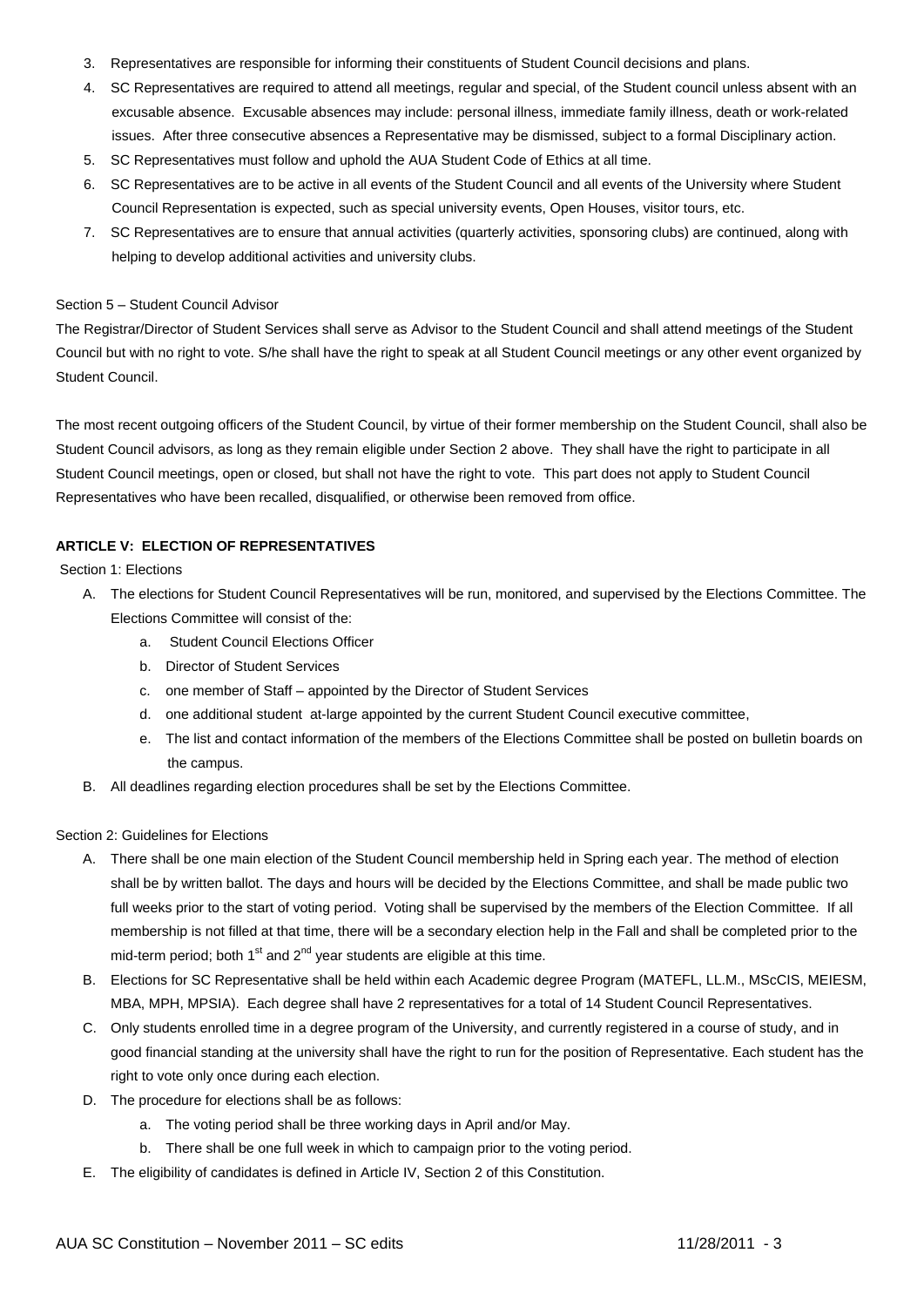- F. The current Elections Committee shall make all announcements regarding the guidelines and schedule for elections available within each academic unit 1 week prior to candidates announcing their desire to run for SC Representative, and monitor all departmental elections.
- G. All candidates must fill out and sign a position paper, declaring their constituency, eligibility and desire to run, during the week prior to start of campaign. The form shall be designed by the Elections Committee and be made available at the Registrar's Office and on the Student Council Web Page a week prior to start of campaign. Both electronic and hard copy forms, as well as photos of candidates must be submitted to the Registrar's Office by the deadline set by the Elections Committee.
- H. Each candidate must approve a proof of their position papers before it is placed on the Student Council Web Page and must sign a statement declaring his/her name and data to be correct during a week after the campaign started. Candidates failing to do so must accept any errors on the Web Page.
- I. Candidates for each seat shall be listed on the ballot in alphabetical order.
- J. If any candidate is disqualified after or during an election, votes cast for him/her shall be declared void.
- K. Ballot boxes will be provided for each Academic degree program by the Elections Committee and placed in each department.
- L. A list o names of eligible voters will be maintained in each academic program office by the current SC Representatives of that Academic Program to ensure that each student votes only once.
- M. Ballots shall be picked up at the end of each day and stored in the Student Council office, and placed back in the academic department as per each departmental schedule. The hours of voting shall be arranged by each academic program according to their class schedules.

# Section 3: Ballot Counting

- A. On the last day of voting, the Student Council Advisor shall pick up all ballot boxes and take them to the Student Council office for counting. The Elections Committee shall meet as soon as possible but no longer than 24 hours of the end of voting to count ballots. All Candidates are allowed to be present during the counting of ballots, but the counting will not be re-scheduled to benefit a candidates schedule. If a candidate cannot be present, they can appoint one proxy. The name of the proxy must be submitted to the Elections Committee by the candidates AUA e-mail at least 24 hours prior to counting.
- B. The final results of elections and the protocol of election results signed by a simple majority of the members of Elections Committee shall be made public on the seventh working day after the close of elections.
- C. The protocol of election results shall be kept by the Student Council Advisor and a copy of this document shall be kept in the Student Council office for one year.

# Section 3: Campaign Policies

- A. Campaigning and electioneering shall be limited to University degree program students.
- B. No campaign materials shall appear before the beginning of the designated campaign period. Violation of this rule shall result in the candidate's disqualification.
- C. There shall be no campaigning outside of the University premises.
- D. Campaign materials and activities and their use shall be regulated by general University Policy and by Election Procedures of this Constitution. Posters may only be placed on bulletin boards. Posters found elsewhere shall be taken down by the Registrar's Office staff.
- E. All campaign materials must be removed within forty-eight hours of the time elections have been completed.
- F. The following are policies regarding campaign expenditures:
	- a. Candidates must submit a detailed plan of how they will run the campaign. This includes and budget. The plan should be submitted to the Elections Committee during the week prior to start of campaign.
	- b. A candidates' campaign plan must be approved by the Elections Committee.
	- c. All campaign materials shall have the stamp of approval of the Elections Committee before being distributed. Every piece of material must be stamped. Flyers not approved by the Elections Committee must be removed by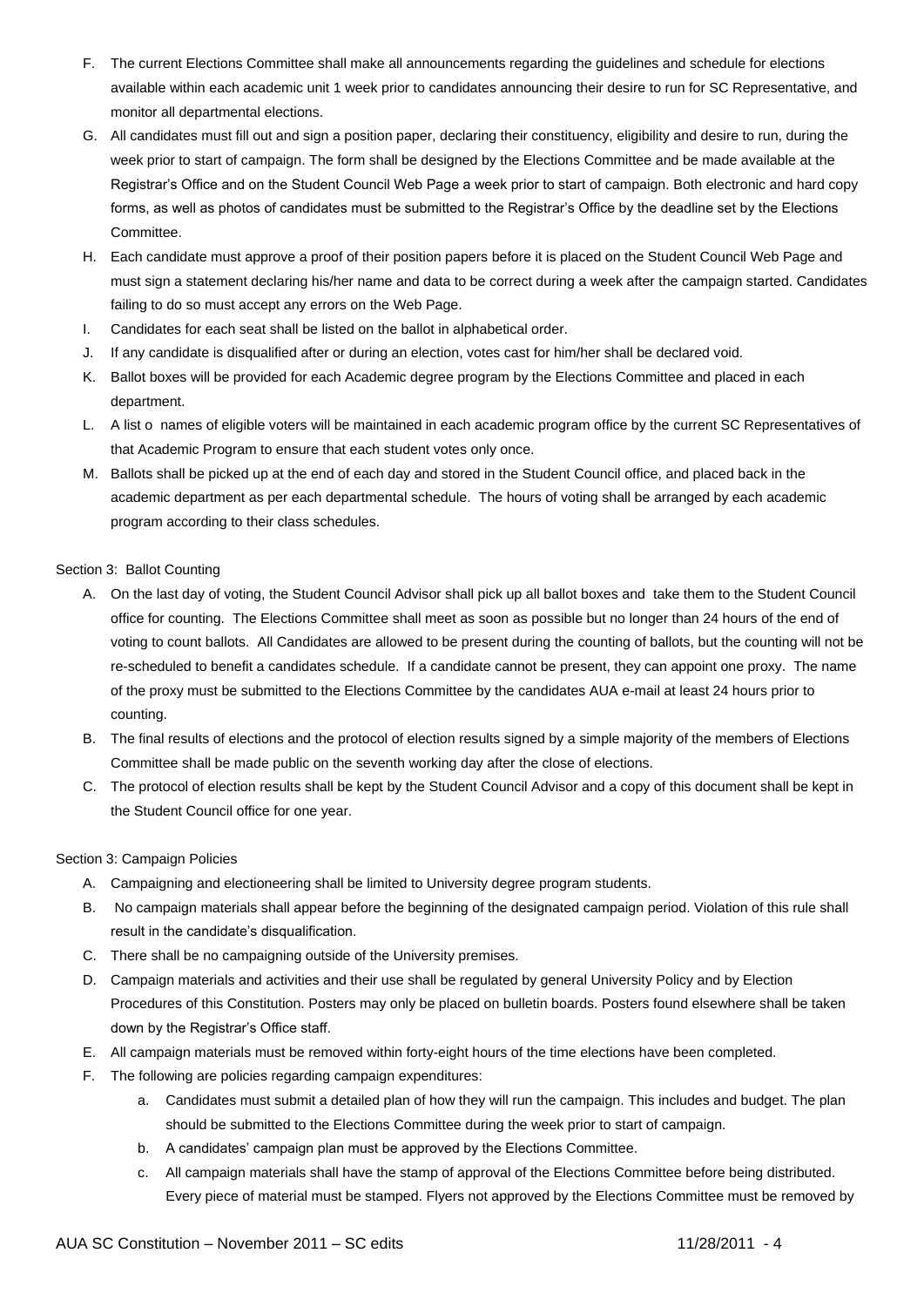the candidate and additional penalties, including possible disqualification for repeated violations, may be imposed.

d. Available rooms, auditoriums, shall be provided to each candidate for campaigning following his/her request and after the approval of the campaign plan.

## Section 5: Sanctions

- A. A candidate shall be warned or disqualified for any infraction of the Election Procedures. The Elections Committee shall apply sanctions appropriate to the campaign violation. Violations that affect the outcome of an election shall result in a candidate's disqualification. Penalties for violations shall be applied uniformly for all candidates.
- B. A decision must be made within two working days on any complaint filed with the Elections Committee against a candidate.
- C. The candidate shall have the right to hear a full statement of the complaint against him/her and to know the identity of the complainant.
- D. The candidate shall have the right to speak in his/her own defense and to produce witnesses to speak on his/her behalf.
- E. A quorum is necessary for the Elections Committee to conduct business dealing with sanctions. A quorum is defined as a majority plus one of all Elections Committee members.
- F. Any student who is eligible to vote may file an elections complaint.

## Section 6: Appeals

- A. Appeals will be accepted by the Elections Committee up to two working days after the close of the elections.
- B. When there is an Appeal made against a candidate, a complaint form must be completed and signed by the student making the complaint. There must be evidence of an infraction of the Election Procedures before the Elections Committee will accept it.
- C. Should the Elections Committee decide to hear the appeal, the Committee will have three working days to discuss the case. A written decision on the appeal must be delivered to the University Administration and outgoing Executive Committee within twenty-four hours after the decision has been made.

## Section 7: Publication of Election Guidelines

The Elections Committee shall annually publish the current election guidelines. This publication called the Elections Code shall include but not be limited to the following:

- A. Dates, times, electronic voting places, requirements for voting.
- B. Eligibility.
- C. Campaign regulation.
- D. Campaign materials and functions.
- E. Sanctions.
- F. Appeals Process.
- G. Rules regulating campaign statements.
- H. Provisions for announcements of results.

## Section 8: Recall

Every elected officer of the Student Council shall be subject to recall. Upon the signing of a petition requesting recall by 30% of the students of the Academic Program, a recall election shall be held. If a majority of the votes are cast for recall, that seat in the Student Council shall be vacant.

## Section 9: Replacement of Members after Secondary Election

If a member steps down or is asked to leave office that position will be filled from the student body at-large. The President shall submit a list of 3 names for a vote of the Student Council. A simple majority will confirm the new member.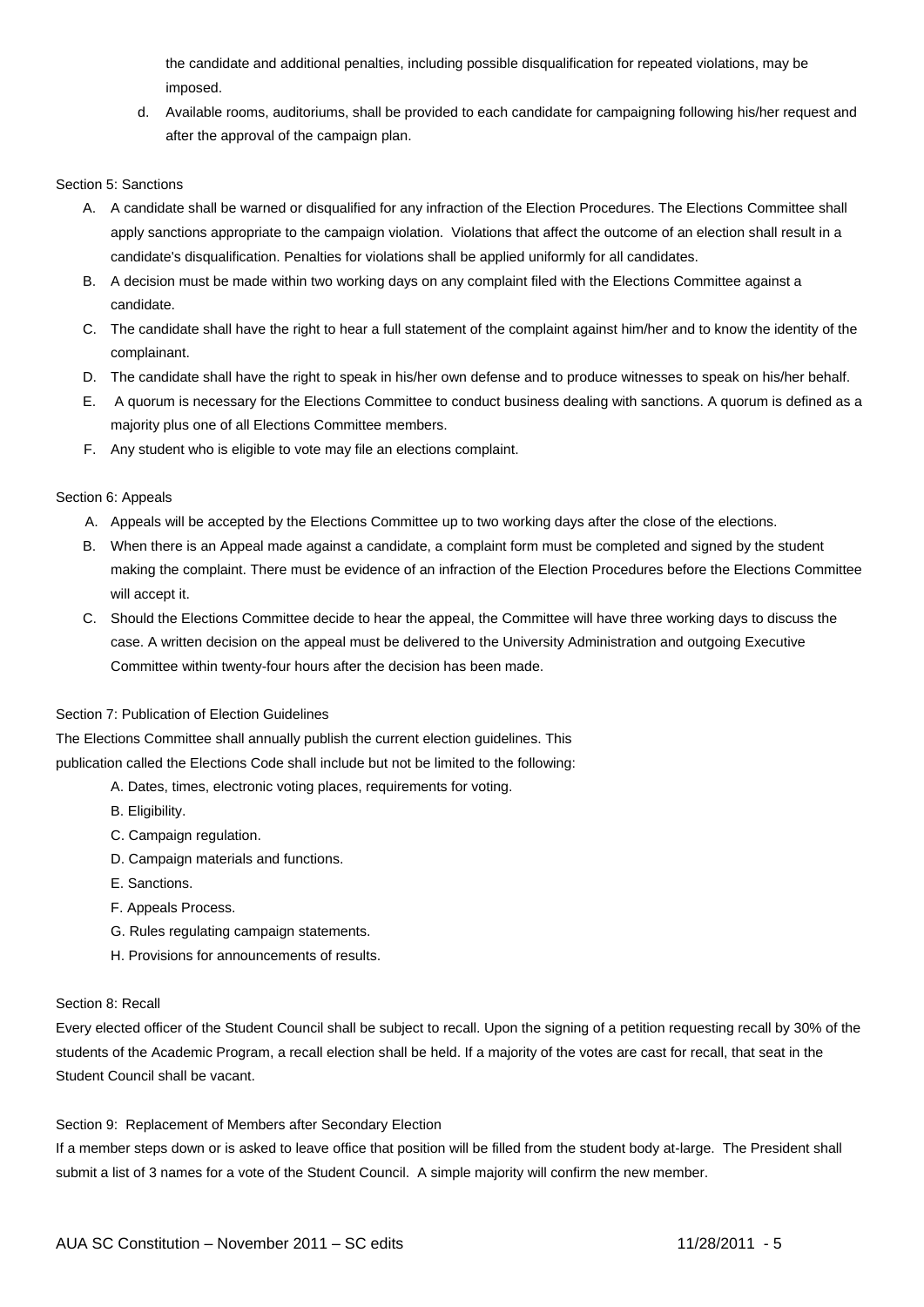## **ARTICLE VI: OFFICERS**

## Section 1 –Officers

The Student Council shall have a President, Vice-President, Treasurer, Secretary, Elections Coordinator, Student Council Web Page Editor, Campus Wide Events Director/ Public Relations Coordinator.

## Section 2 – Election of Officers

All the officers of the Student Council shall be elected by the newly elected Representatives of the Student Council within 2 weeks of the announcement of the official results of the elections.

# Section 3 – Term of Office

Each officer shall serve a one year term. Student Council officers may serve more than one term if re-elected. In the event that a candidate is advanced or elected to fill a vacancy the term of

office shall be considered as the time left until the next regular Student Council election.

## Section 3 - Vacancy

An office shall be declared vacant upon formal announcement to the Student Council of the removal or resignation of an officer. In the event an elected office is vacant the Student Council

President may make a permanent appointment subject to a two-thirds vote of the Student Council officers within ten working days.

# Section 4 - Election of Officers

- A. After the elections for the membership of the Student Council are held, the President of the outgoing Student Council shall call and preside over an organization meeting of the new Student Council.
- B. At this time, the outgoing President shall call the outgoing Elections Officer to preside over the meeting to elect officers. The Elections Officer shall list the offices of the Student Council, briefly describe them and ask officers to nominate themselves or others for any of the offices., written descriptions will also be provided.
- C. The outgoing President shall then adjourn the meeting and set a time for the next Council meeting to take place within one week (7 days), at which time the election of Student Council officers shall be held.
- D. Within 24 hours of the first meeting the candidates for any of the offices shall submit a one-page written statement as to their qualifications for office. It shall be the responsibility of the outgoing Elections Officer to supply copies of the statements for the Student Council sufficiently in advance of the second meeting.
- E. At this meeting, the outgoing Elections Officer may request an oral presentation by the candidates as well as a questionand-answer period.
- F. At this Student Council meeting (the second of the new Student Council) the election of officers will be held in the following order: President, Vice-President, Secretary, Treasurer, Elections Coordinator, Campus-Wide Events Director/PR Coordinator and Student Council Web Page Editor.
- G. A majority of those voting (including abstentions) is necessary and sufficient to elect an officer. If a majority is not obtained on the first ballot, a run-off election shall be held between the two candidates who receive the most votes on the first ballot.
- H. Upon completion of the elections of all Student Council officers, the outgoing President along with the outgoing Elections Officer shall certify the elections within one week.
- I. The newly elected officers of the Student Council shall assume office upon certification of their election by the outgoing President. The old officers of the Student Council shall retain their office until such time as the newly elected President assumes office.
- J. In the event that certain positions of elected officers must be filled during the course of the term, the President of the Student Council shall request the Elections Coordinator to conduct special elections in the Student Council, following the preceding guidelines for regularly elected officer elections.
- K. The Oath Ceremony shall take place within two weeks of the announcement of the electi0n of Student Council Officers. All outgoing and incoming members are required to be present.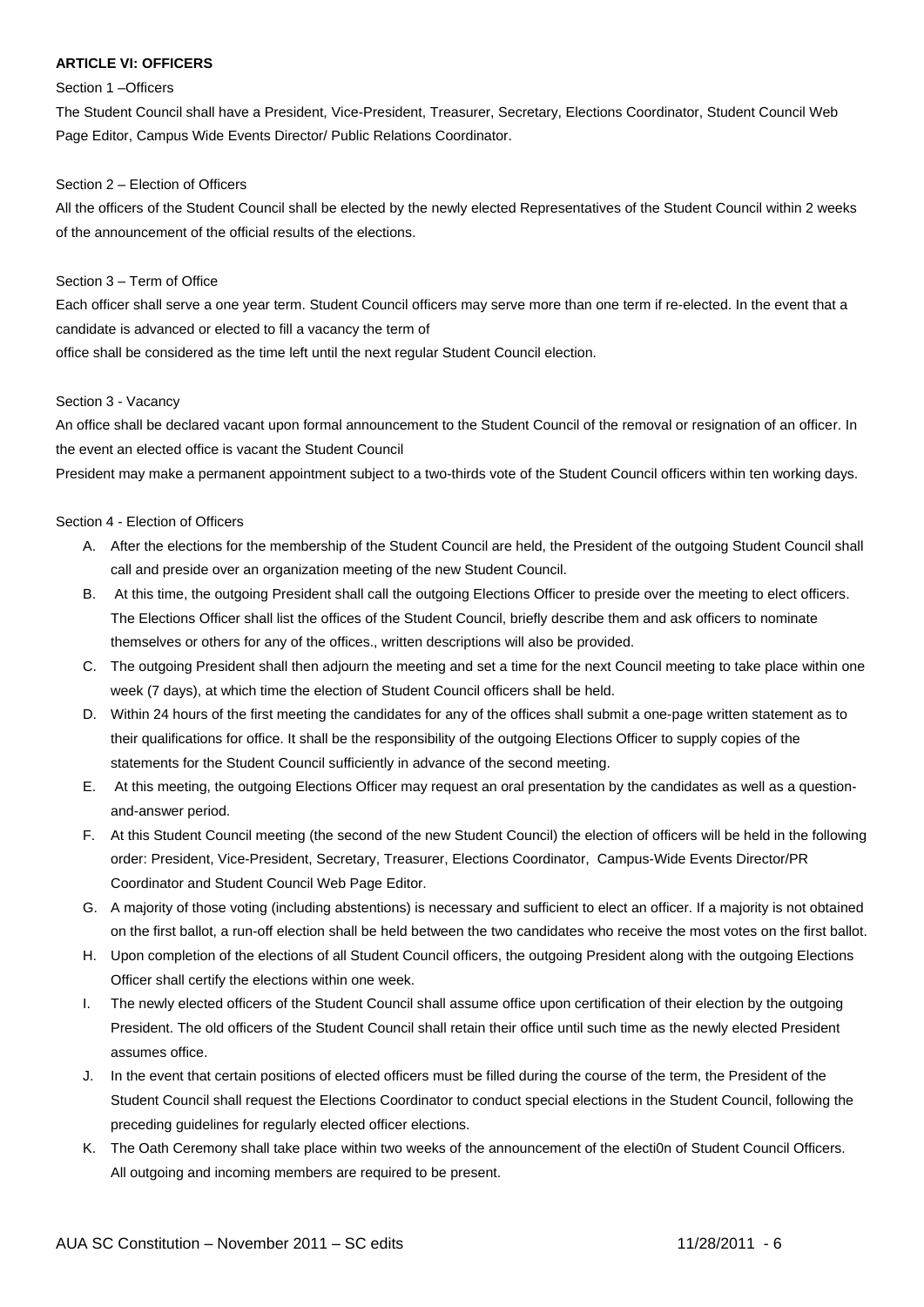# **ARTICLE VII: DUTIES OF THE OFFICERS**

Upon assuming the title of Student Council officer, each officer shall:

- attend regular Student Council meetings unless excused by the President; an officer may have no more than three unexcused absences during his/her term of office;
- be active on and attend the meetings of at least one Student Council Committee unless otherwise excused by the Committee chairman;
- voice the opinions of his/her constituents during Student Council discussions;
- inform constituents of the results of these votes;
- regularly report to inform constituents of issues and proceedings of the Student Council, campus-wide activities, referendums, and other issues affecting the students;
- assume any additional responsibilities that the Bylaws or Executive Committee may demand.

## Section 1 – Duties of the President

- act as chairman at meetings of the Student Council, represent the student body in all intercampus and extra-campus capacities;
- report to the Student Council on intercampus and extra-campus issues;
- work in conjunction with the treasurer and members of Executive Committee to prepare Student Council's budget;
- have authority to authorize and sign for expenditures within the Student Council budget;
- see that the Constitution of the Student Council IS followed;
- see that the other officers fulfill their responsibilities;
- see that the Student Council as a whole accomplishes its goals and fulfills its responsibilities and purposes;
- call special meetings of Student Council;
- appoint ad hoc Committees and executive positions as defined in the Constitution, and
- assume any additional responsibilities that the Executive Committee may demand.

# Section 2 – Duties of the Vice-President

- responsible for all issues and affairs related to the internal and external workings of the Student Council
- act as chairman in the absence of or at the request of the President;
- act as Parliamentarian on behalf of the President to ensure orderly meetings, and advise the President as needed ;
- be prepared to assume the duties of the President at any time;
- see that the students are represented and informed in campus decisions and affairs;
- report to the Student Council on campus issues;
- be responsible for publicity of issues and events outside of Student Council pertaining to Student Council or the University students;
- maintain channels for students to express opinions;
- coordinate, oversee, and recommend changes in the work of all external and internal Student Council committees;
- assume any additional responsibilities that the President, Bylaws, or the Executive Committee may demand;
- see that the Constitution and Bylaws of the Student Council are followed.

## Section 3 – Duties of the Treasurer

- see that all expenditures of Student Council funds, including expenditures of Student Council funds that have been appropriated to Student Council clubs and activities, are in accordance with University and Student Council Policy and do not conflict with any budgets approved by the Student Council;
- see that all financial transactions of the Student Council are executed in a timely fashion;
- use his or her signature to represent the Student Council on all financial documents affecting Student Council funds;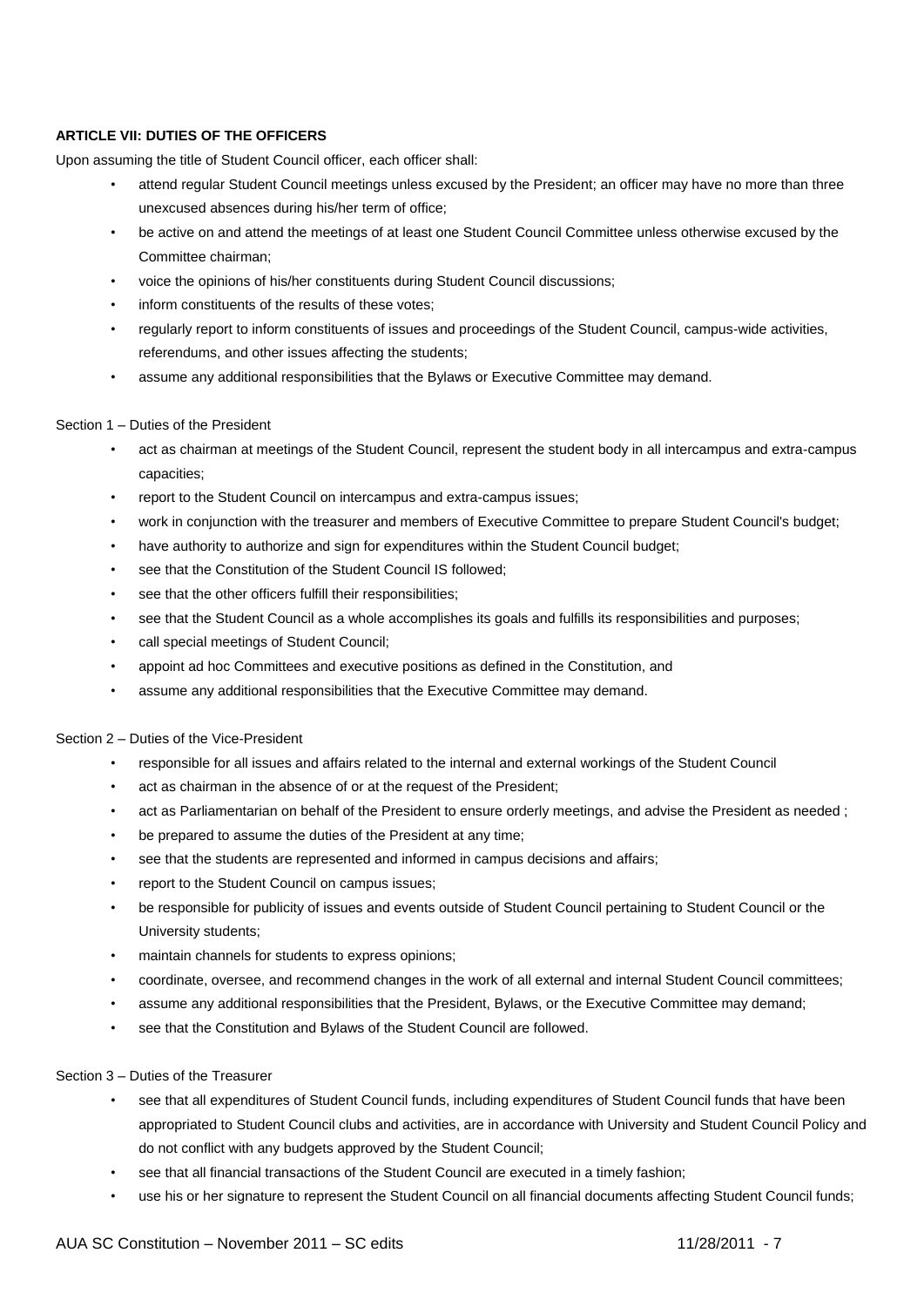- see that Student Council officers and Student Council Committee officers understand the University accounting system and financial policies well enough to be able to properly carry out their responsibilities;
- report regularly to the President and to the Student Council on transactions involving the Student Council funds which have taken place since the previous report;
- recommend for Student Council approval any changes in the Student Council's approved budget or in the budget of any organization provided with Student Council funds, and
- assume any additional responsibilities that the Executive Committee may demand.

# Section 4 – Duties of the Secretary

- record the minutes of all meetings of the Student Council;
- see that all minutes, agendas, and related materials are available to all Student Council officers early enough to allow officers to review them before the meeting to which the materials pertain;
- see that copies of the current Constitution and Bylaws are available to Student Council officers;
- prepare monthly brief reports on the activities of the Student Council. Such reports shall be provided monthly via email to the Assistant/Associate Dean of each Academic Program of the University and shall be sent monthly by email to all students;
- maintain a file of actions and resolutions approved by the Student Council;
- maintain attendance records;
- maintain the Student Council's roster of officers and representatives;
- inform the Executive Committee when an officer or representative has failed to fulfill his/her duties;
- assume any additional responsibilities that the Executive Committee may demand.

Section 5 – Duties of the Campus Wide Events Director/Public Relations Coordinator

- work in conjunction with the Executive Committee to develop a comprehensive activities program designed to meet and supplement the social, cultural, and recreational needs of the students;
- see that the activities program is implemented in a timely fashion;
- work in conjunction with the Student Council Web Page Editor and the AUA PR Coordinator to develop a plan to publicize and support social, cultural and recreational events ( e.g. making posters, etc.);
- inform the Executive Committee on the all campus events;
- interact with external communities and organizations on joint projects or campaigns to benefit the University students;
- contact University Administration whenever the Student Council has any events in which assistance is needed;
- oversee all Student Council clubs and development of new club petitions;
- assume any additional responsibilities that the Executive Committee may demand.
- All public relations and announcements to the mass media and press are made through the AUA PR Coordinator

# Section 6 – Duties of the Student Council Web Page Editor

- maintains the Student Council website in coordination with AUA ICTS
- regularly collect and provide information for update of the Student Council Web page content;
- inform constituents via the website of issues and proceedings of the Student Council, campus-wide activities, referendums, and other issues affecting the students, using Web resources;
- see that these activities are in accordance with University Policies, Rules and Regulations and assume any additional responsibilities that the Executive Committee may demand.

# Section 7 – Duties of the Elections Coordinator

- develop in conjunction with the Associate Registrar a list of students eligible to vote during Student Council Elections;
- establish an Election Committee within the Student Council body;
- work in conjunction with the Elections Committee to prepare and post the Elections Code;
- assume the responsibilities of the of Elections Coordinator as defined by this Constitution;

# AUA SC Constitution – November 2011 – SC edits 11/28/2011 - 8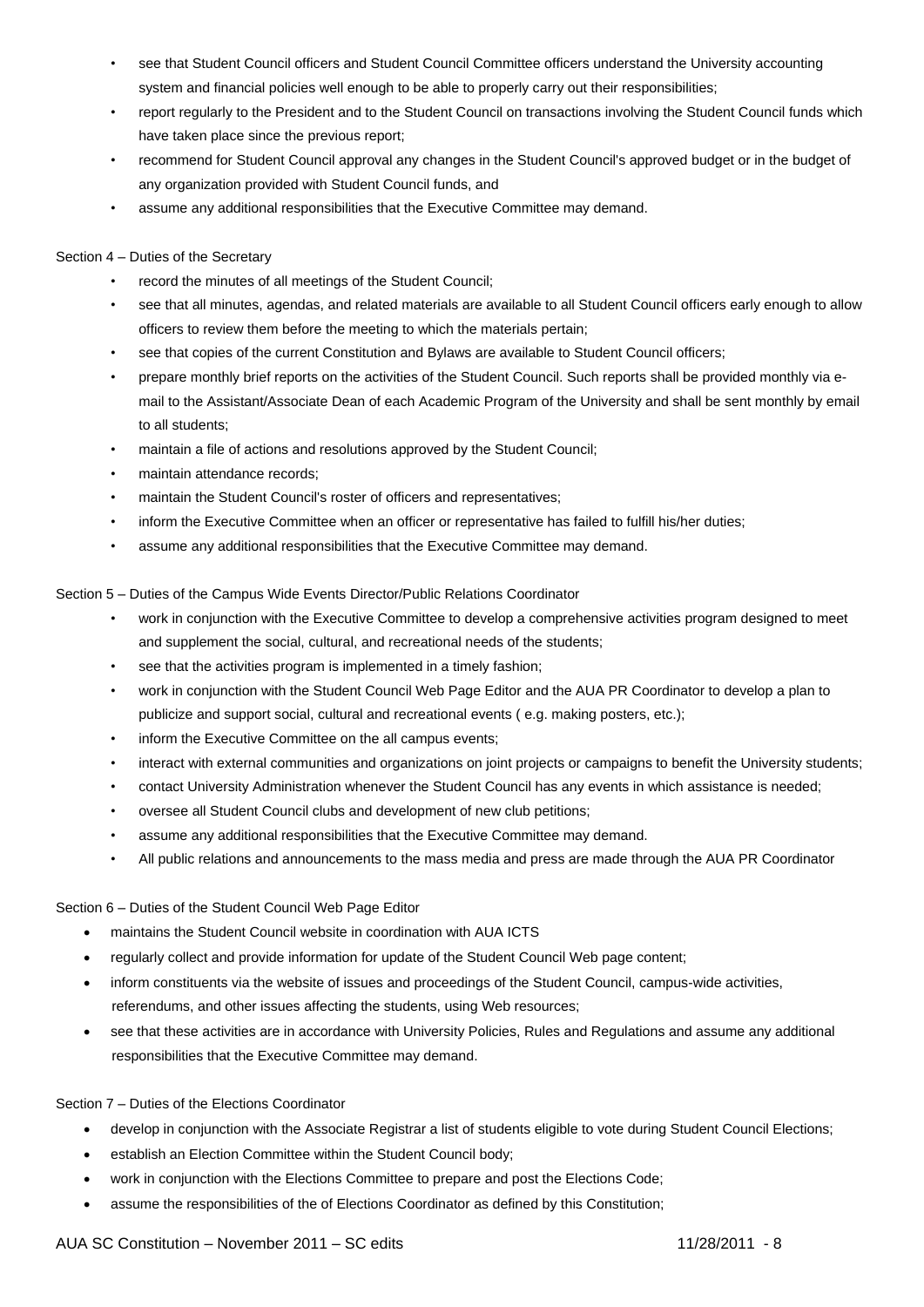- see that **Article XIV** of this Constitution of the Student Council are followed by all members of Elections Committee;
- assume any additional responsibilities that the Executive Committee may demand.

# **ARTICLE VII I: DISCIPLINARY ACTIONS**

Section 1 – Disciplinary Actions Regarding Officers and Representatives

- A. An officer or representative who misses three regular Student Council meetings shall be scheduled for a hearing by the Student Council, which will have the authority to remove an officer or representative from office, or dismiss the charges against the officer if charges are found to be for good cause. Good cause being personal illness, immediately family illness or death. For the purposes of this provision, tardiness or an early departure shall be counted as one-half of an absence. The Student Council Secretary shall immediately notify, in writing, an officer or representative of his/her suspension.
- B. Any student who believes that an officer or representative has neglected his/her duties in a substantive manner may file a complaint, in writing, with the Executive Committee. The Secretary shall immediately notify, in writing, an officer or representative of the fact that a complaint has been filed against him/her and the nature of that complaint. A copy of such notification shall be forwarded to all the officers of the Student Council.
- C. Following a hearing under either above-mentioned paragraph A or B, the Student Council, by two-thirds of votes of all officers, shall have the authority to remove an officer or representative from office, dismiss the charges against the officer. The officer shall have a voice, but no vote in these proceedings.

# **ARTICLE IX: STUDENT COUNCIL MEETING**

Section 1 – Meeting Times

- A. The Student Council shall hold regular meetings at least once a month during the academic year and, in addition, when the President deems it necessary to call a special meeting.
- B. The Student Council's agenda shall be fixed two working days prior to the meeting and shall be distributed to all officers two working days prior to the meeting.
- C. A special meeting of the Student Council may be called by the President provided that the entire Student Council membership has been notified by e-mail or by telephone two days in advance.
- D. Each officer of the Student Council shall have one vote in the Student Council.

# Section 2 – Quorum

- A. A quorum is necessary for the Student Council or any of its subsidiary Committees to pass a decision.
- B. A quorum is defined as a simple majority of all currently seated representatives in order to conduct regular business.

# Section 3 – Open Meetings

- A. All Student Council regular meetings shall be open to the University students, faculty and staff.
- B. Notification of such meetings shall be available at the Student Council Web Page, be posted on the Student Council's Bulletin Board, and be sent by email to all persons who have the right to attend such meetings. All such persons shall have the right to speak at the meeting but shall have no right to vote.
- C. Minutes and agendas of those open meetings shall be available at the Student Council Web Page.
- D. Students, Faculty and Staff shall have open access to all resolutions that have been passed by a regular session of the Student Council.

## Section 4 – Parliamentary Procedures

A. The Vice President of the Student Council, or the person acting as chairperson of any Committee meeting, shall make the rulings on all parliamentary questions.

- B. The President shall consult with the Vice President as necessary and appropriate on the parliamentary questions.
- C. Unless otherwise specified in this Constitution a majority of a quorum is needed to pass a motion.

AUA SC Constitution – November 2011 – SC edits 11/28/2011 - 9 D. Student Council personnel matters brought before the Student Council for a vote must be voted on by a secret ballot.